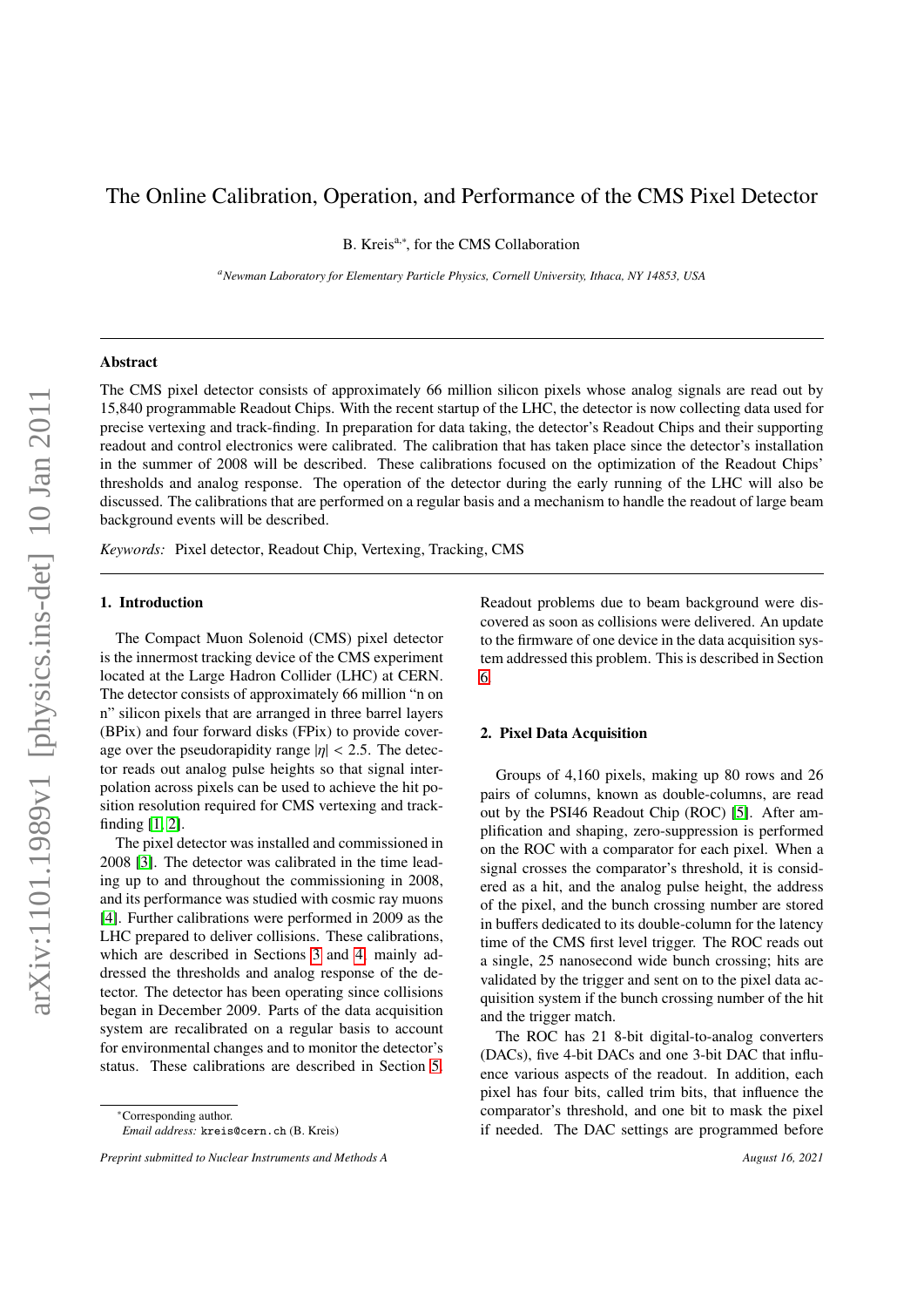running the detector. Calibration signals with an amplitude set by an 8-bit DAC known as VCal can be injected through a capacitor connected to the amplifier input node. On average, one VCal DAC unit corresponds to 65.5 electrons with an offset of -414 electrons [\[3\]](#page-5-2). This conversion is used throughout.

The ROCs are read out and controlled by VME devices in the CMS electronics room. The analog electrical signals from groups of ROCs are converted to an optical signal and sent to the Front End Driver (FED) VME device [\[6\]](#page-5-5). The FED digitizes the signals and builds event fragments from the hits corresponding to one first level trigger.

# <span id="page-1-0"></span>3. Threshold Calibrations

The thresholds of the detector are important performance parameters because they influence the cluster size, and therefore, the hit position resolution. The threshold of a pixel's comparator depends on its four trim bits and two 8-bit DACs on its ROC known as VcThr and Vtrim. The impact of these settings on the threshold of pixel *i*'s comparator, Thr*<sup>i</sup>* , is roughly given by,

<span id="page-1-1"></span>
$$
Thr_i = C_0 - C_1 VcThr - C_2 Vtrim (15 - trimbits_i), (1)
$$

where  $C_0$ ,  $C_1$ , and  $C_2$  are positive constants. As seen in Eq. [1,](#page-1-1) VcThr applies an offset to the threshold of every pixel on the ROC, and Vtrim determines how much influence the trim bits on the ROC have.

Due to time-walk, the smallest signals that cross threshold may do so in a bunch crossing following the triggered one in which the charge was actually deposited [\[5\]](#page-5-4). For this reason, two thresholds are defined for each pixel. The first is the absolute threshold, which is the charge required to cross threshold independent of the time at which it does so. It is precisely equal to the comparator's threshold. The second is the in-time threshold, which is the charge required to cross threshold in the same bunch crossing as the one in which the charge was deposited. The absolute threshold is relevant when studying occupancy, noise, and cross-talk, and the in-time threshold is relevant when studying hit reconstruction.

The in-time thresholds depend on the timing of the detector's clock with respect to the LHC's collisions, however they can be estimated using charge injection. The timing of the charge injection is set so that the maximum injected charge crosses threshold approximately five nanoseconds into the bunch crossing. Both the absolute threshold and approximate in-time threshold

of a pixel are measured using so-called S-Curves. An S-Curve is the efficiency for injected charge to cross threshold in a specified bunch crossing versus the injected charge. The in-time threshold is taken as the location of the turn-on of the S-Curve from the bunch crossing in which the charge was injected, that is, the in-time bunch crossing (see Fig. [1\)](#page-1-2). The absolute threshold is taken as the location of the turn-on of the sum of S-Curves from the in-time bunch crossing and the following one (see Fig. [1\)](#page-1-2). The location of a turn-on is taken as the injected charge at which an error function fit to the (summed) S-Curve(s) reaches 50% efficiency.



<span id="page-1-2"></span>Figure 1: S-Curve from the in-time bunch crossing (BX) (full circles) and sum of S-Curves from the in-time bunch crossing and the following one (open circles). The latter curve can exceed 100% efficiency because it is the sum of two efficiency curves; this has a negligible effect on the fit.

### *3.1. Threshold Trimming*

In the first step of the threshold calibration, either the in-time or absolute thresholds on each ROC were adjusted to the same VCal value by tuning VcThr, Vtrim, and the trim bits. This procedure is known as "trimming". The BPix absolute thresholds were trimmed using an algorithm described elsewhere [\[7\]](#page-5-6). The FPix intime thresholds were trimmed using an alternative algorithm.

In the first step of the FPix trimming algorithm, the settings for VcThr and Vtrim are determined with an iterative algorithm that can be applied to a small but representative subset of the pixels on each ROC (∼ 2% distributed across the ROC) to save time. In each iteration, changes in the thresholds resulting from small changes in VcThr, Vtrim, and the trim bits are measured using S-Curves. The next values for VcThr, Vtrim, and the trim bits are then solved for using a first order Taylor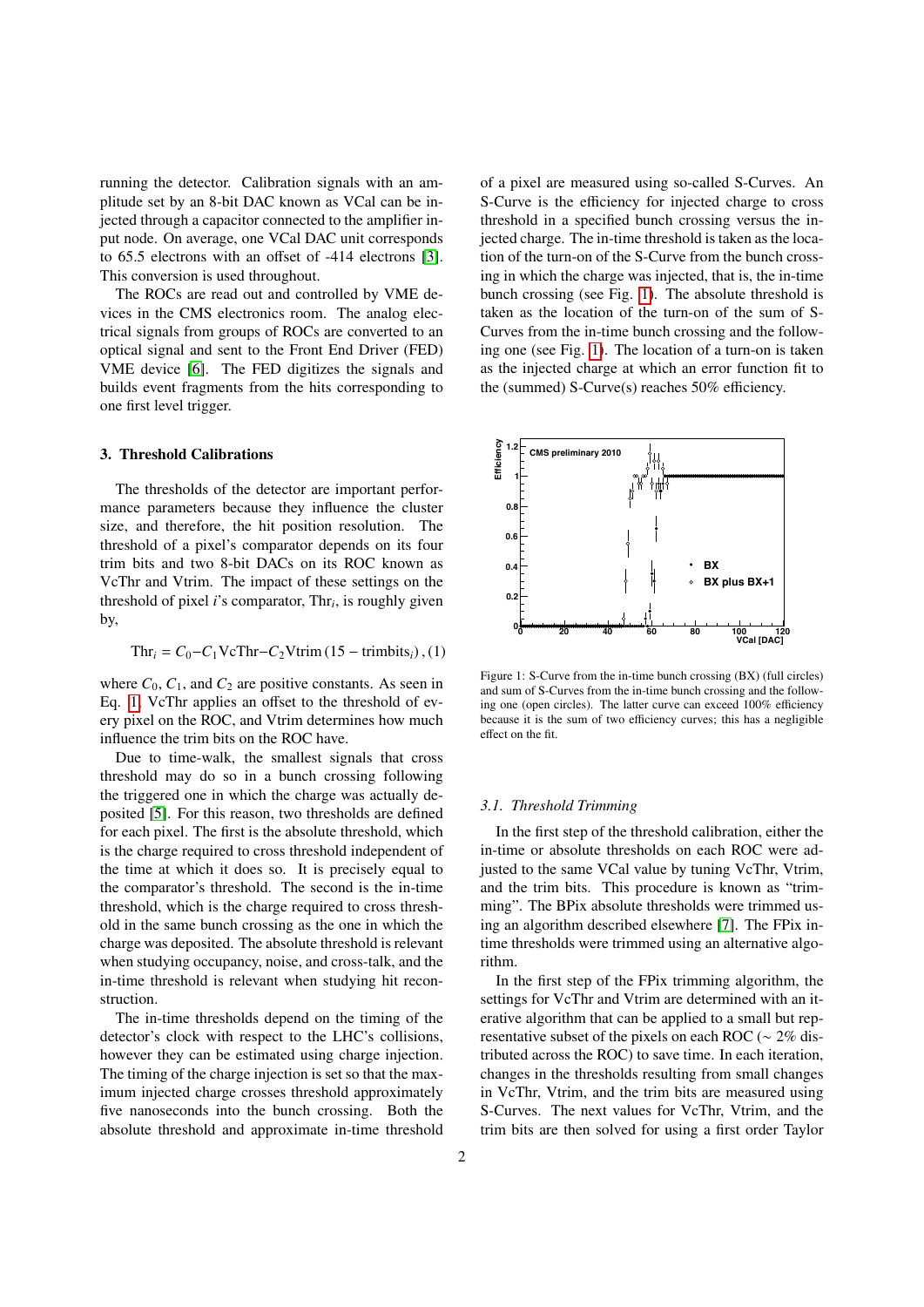expansion of Eq. [1](#page-1-1) for each pixel and some additional requirements to constrain the problem. Typically, four iterations are required to obtain satisfactory settings for VcThr and Vtrim. In the second and final step of the FPix trimming algorithm, the threshold of every pixel is measured, and then based on the average influence of the subset of trim bits measured in the previous step, the final trim bit value of every pixel is chosen.

A histogram of the ROC absolute threshold RMS is shown in Fig. [2.](#page-2-0) The RMSs are several times smaller than the variation in VCal [\[3\]](#page-5-2). The FPix RMSs are slightly larger than those of the BPix because the in-time thresholds, rather than the absolute thresholds, were trimmed and because the calibration described in Section [3.2](#page-2-1) was performed after trimming.



<span id="page-2-0"></span>Figure 2: Histogram of the RMS of the absolute threshold on each ROC. The RMS is computed from ∼ 2% of the pixels on the ROC.

#### <span id="page-2-1"></span>*3.2. In-time Threshold Calibration*

The in-time thresholds depend on the amount of timewalk introduced in the amplification and shaping that occurs before the signal reaches the comparator. This depends on Vana, an 8-bit DAC that regulates the voltage applied to the analog part of the ROC. Vana was set in such a way that balanced the desire to minimize timewalk with the need to keep the current drawn by analog part of ROC, or "analog current", at a reasonable level. The Vana setting for each BPix ROC was determined during module testing by directly measuring the analog current drawn by the ROC as a function of Vana and then choosing the Vana that corresponded to 24 mA.

The Vana setting for each FPix ROC was determined without a direct measurement of the ROC's analog current. On these ROCs, Vana was set so that the difference between the average in-time threshold and approximate absolute threshold was 12 VCal (786 electrons). This was done in an iterative procedure where the next Vana was chosen based on the current difference. The impact of Vana on this quantity, which quantifies the timewalk, is shown in Fig. [3.](#page-2-2) In each iteration, the absolute threshold and charge injection timing were recalibrated because they also depend on Vana. A difference of 12 VCal was chosen because it was found to make the average analog current drawn per ROC near the FPix target of 25 mA. Fig. [4](#page-3-0) shows the resulting analog currents.

As shown in this issue [\[8\]](#page-5-7), various off-line methods using collision data show that the in-time thresholds are 700-1000 electrons higher than the absolute thresholds. This is consistent with expectations from charge injection.



<span id="page-2-2"></span>Figure 3: Scatter plot of the change in the difference between the average in-time threshold and the approximate absolute threshold of the pixels on a ROC versus the change in Vana applied in the FPix Vana calibration. As Vana was increased (decreased), the difference between the in-time and absolute thresholds decreased (increased) due to the change in time-walk.

# *3.3. Lowering the Absolute Thresholds*

Increasing the cluster size from one to two pixels, so that signal interpolation can be used, increases the hit position resolution of the detector. The cluster size was maximized by minimizing the time-walk (as described in Section [3.2\)](#page-2-1) and then lowering the absolute thresholds.

The absolute thresholds were lowered using a ROCbased approach that works well after pixel trimming has been performed. The absolute thresholds on a ROC should not be set below the level of cross-talk on the ROC. When the absolute thresholds are set below this level, the ROC is overwhelmed by spurious hits that fill the double-column buffers and prevent real hits from being read out. The absolute thresholds were set just above this failure point.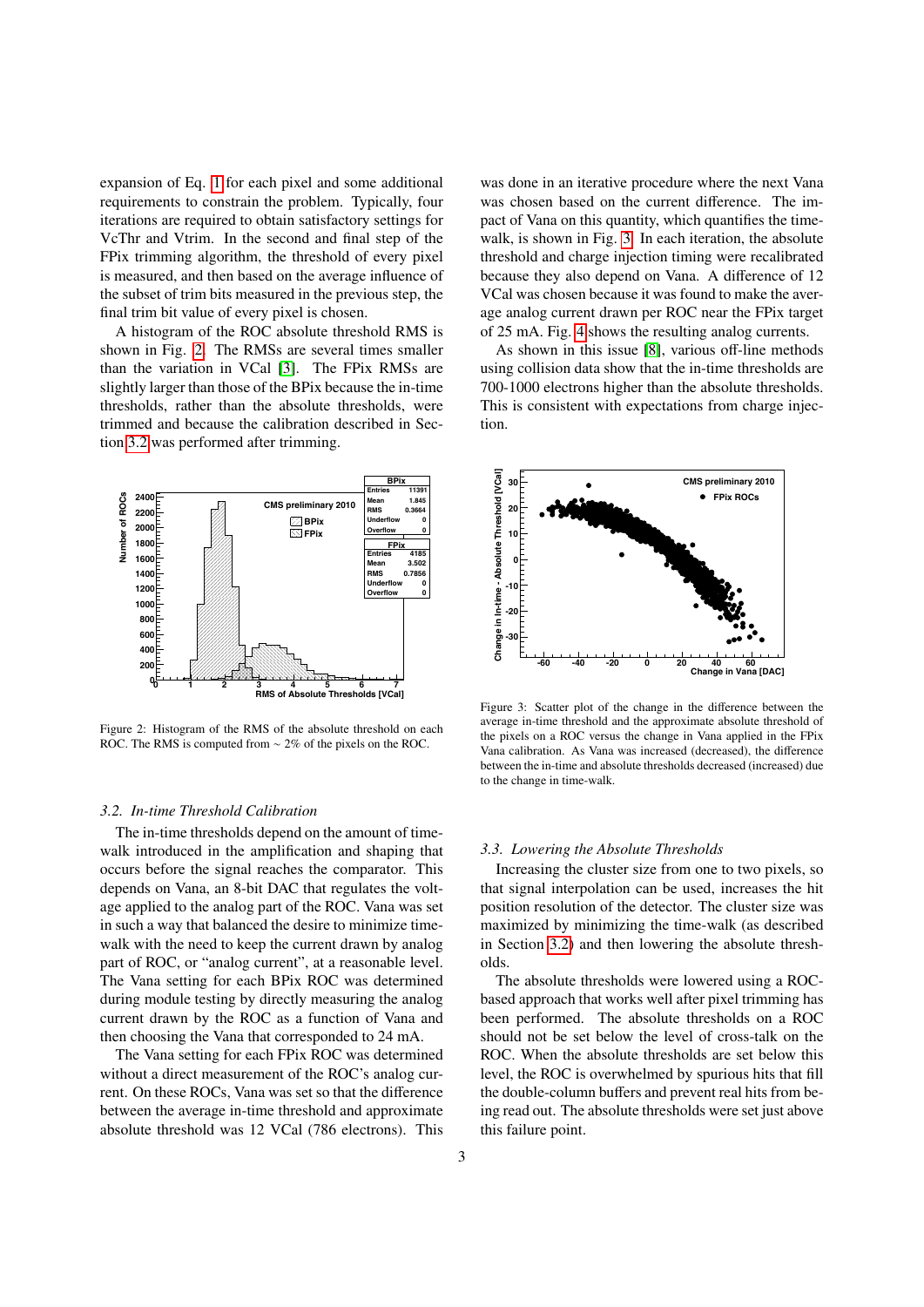

<span id="page-3-0"></span>Figure 4: Histogram of the analog currents drawn by the 32 FPix readout groups (ROGs). Each readout group contains 135 ROCs, which makes the average analog current drawn per ROC about 26 mA.

To begin the absolute threshold calibration, the absolute thresholds were set to modest values so that none of the ROCs were failing. This can be done quickly for most ROCs by adjusting the VcThr setting on each ROC until a representative subset of its pixels are 100% efficient for an injected charge of ∼ 50 VCal, for instance.

Next, the absolute thresholds were lowered from the working point found in the first step by raising the Vc-Thr setting on all ROCs in five steps of two DAC units. At each step, the ROC was checked for failure by looking for failed S-Curve fits, which is one artifact of the absolute thresholds being too low. S-Curves from a small but representative subset of the pixels on each ROC (∼ 2% distributed across the ROC) were considered to save time. The majority of ROCs failed within five steps.

The VcThr setting of each failing ROC was then set to four DAC units below its failing point, and the Vc-Thr setting of each ROC that never failed was set to two DAC units below the highest setting tested. After moving the ROCs to their working settings all at once, a small number failed and were manually tuned. Then, in an independent test known as PixelAlive, the hit efficiency for charge well over threshold was measured for every pixel. Any ROC showing inefficiencies due to the absolute thresholds being too low, such as inefficient double-columns resulting from filled buffers, was manually tuned.

The final absolute threshold distribution is shown in Fig. [5.](#page-3-1) The mean absolute threshold is 2457 electrons, which is approximately 10% of the charge collected from a minimum ionizing particle that has passed through a sensor with a vanishing incidence angle.

This threshold was achieved without introducing a significant number of inefficient or noisy pixels. The final number of bad pixels on ROCs included in the readout was measured in several ways. Noisy pixels were identified and masked during cosmic ray data taking. Pixels inefficient to charge injection were identified using the PixelAlive test; this test does not identify dead sensors or poor connections between the sensor and ROC. Dead pixels were identified by their lack of hits in high-statistics collision data. The final numbers are shown in Table [1.](#page-3-2)



<span id="page-3-1"></span>Figure 5: Absolute threshold distribution. Each entry is the mean absolute threshold of one ROC, which is computed from ∼ 2% of the pixels on the ROC.

<span id="page-3-2"></span>Table 1: Total number of bad pixels on ROCs included in the readout according to several tests. 98.1% of all ROCs are included in the readout.

|                                 | BPix                  | FPix |
|---------------------------------|-----------------------|------|
| Noisy in cosmic data and masked | 616                   | 30   |
| Inefficient to charge injection | $\sim$ 3k $\sim$ 3k   |      |
| Dead in collision data          | $\sim$ 7.5k $\sim$ 4k |      |
|                                 |                       |      |

#### *3.4. Noise*

The noise of a pixel is equal to the width of the turnon region of its S-Curve, which is taken as two times the standard deviation of the Gaussian function that would result from differentiating the error function fit. The BPix and FPix noise distributions are shown in Fig. [6.](#page-4-3) The BPix mean noise is 120 electrons, and the FPix mean noise is 84 electrons. The noise of each pixel is well below the absolute threshold set just above the level of cross-talk, so it does not negatively impact the performance of the detector.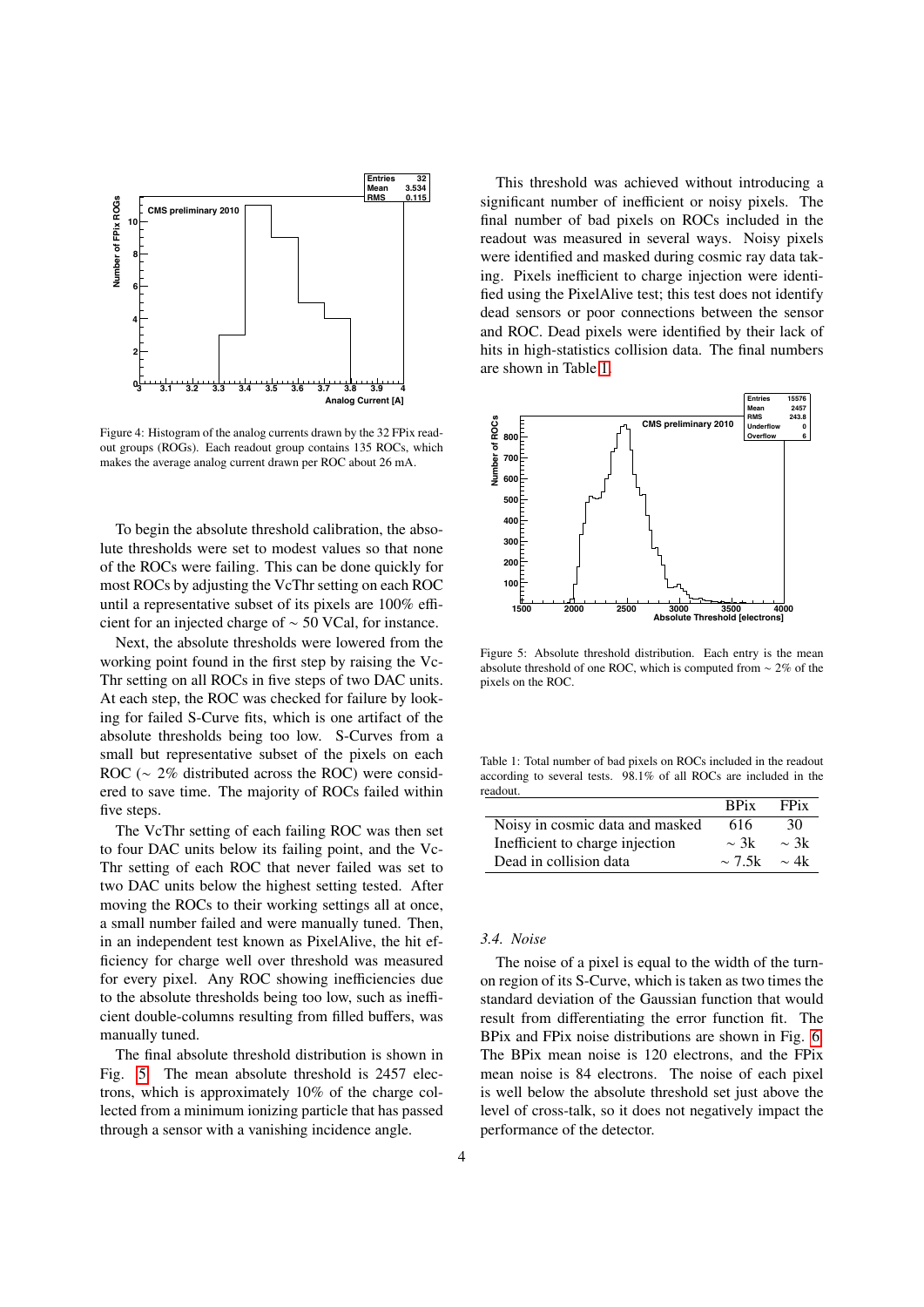

<span id="page-4-3"></span>Figure 6: BPix and FPix noise distributions obtained from ∼ 2% of the pixels on each ROC.

#### <span id="page-4-0"></span>4. Analog Response Calibrations

The analog response of each ROC was optimized by maximizing the linearity and range of the gain. The gain of a pixel is defined as the pulse height versus injected charge. It is important for the gain to be as linear as possible because it is parameterized with a linear function in the off-line reconstruction to limit the number of parameters it must store.

The linearity of the gain was maximized through the calibration of two 8-bit DACs known as VHldDel and Vsf. VHldDel determines a delay applied to each pulse before its height is sampled and held in a capacitor until the double-column is read out. VHldDel was set so that the maximum of a pulse is sampled. Vsf regulates the voltage applied to the sample and hold circuit. Vsf was calibrated differently in the BPix and FPix. The BPix algorithm is based on the observation that linearity increases as Vsf is increased. Vsf was increased on each BPix ROC until the average linearity reached a target value or a current limit was reached. In the FPix, Vsf was set so that the pulse height when VHldDel is set to its minimum is equal to the pulse height when VHldDel is set to its maximum; this was also observed to produce good linearity.

The range of the gain of one pixel is defined as the difference between the pulse height due to the maximum injected charge and the pulse height due to injected charge just above threshold. The range depends on several DACs, but it can be maximized by calibrating only two of them on a ROC-by-ROC basis after the rest have been set to compatible values. VIbias PH and VoffsetOp, both 8-bit DACs, were calibrated. VIbias PH applies a gain to the pulse height, and VoffsetOp applies an offset. The ranges of a small but representative subset of the pixels on each ROC were measured in a two-dimensional scan of these DACs, and the settings that produced the largest ranges within the range of the FEDs' ADCs were chosen.

The final gain parameters resulting from these calibrations are presented in this issue [\[8\]](#page-5-7).

#### <span id="page-4-1"></span>5. Regular Recalibrations

All of the ROC DAC settings and most of the settings in the pixel data acquisition system will not need to be recalibrated until the detector's operating temperature is changed or significant radiation damage is accumulated. This is not foreseen to occur before 2012.

There are several FED parameters that are recalibrated on a regular basis to account for environmental changes and to monitor the detector's status. The most frequently changed parameters are offsets in the optical receiver of each FED channel. These are recalibrated approximately once per week when temperature changes at the laser drivers near the front end shift the signal beyond what can be handled by an automatic correction in the FED. The automatic correction can account for temperature changes of  $2 - 3$  °C.

Approximately two to four times per month, the parameters necessary to decode the addresses of hit pixels are remeasured. The address parameters are relatively stable, so they are often remeasured only to check for problems. Finally, approximately once per month, the optimal phase of each FED channel's ADC is remeasured. The phase parameters are stable, and therefore, this calibration is performed mostly as a check.

For more detail on these calibrations, see [\[3\]](#page-5-2).

#### <span id="page-4-2"></span>6. Online Experience with Beam Background

Showers of particles that graze the detector along the beam axis and give rise to occupancies much larger than those expected from collisions at the LHC's full design luminosity have been observed. These beam background events are consistent with expected interactions between beam and gas in the LHC beam pipe.

On the order of 10k−100k pixels can register a hit in just one beam background event. When they are coincident with a trigger, all of the hits must be read in by the corresponding FED channels, which can take up to tens of milliseconds. This imposes a challenge to maintaining event synchronization because the events that follow come long after the affected FED channels expect them. A two-part solution has been implemented to maintain